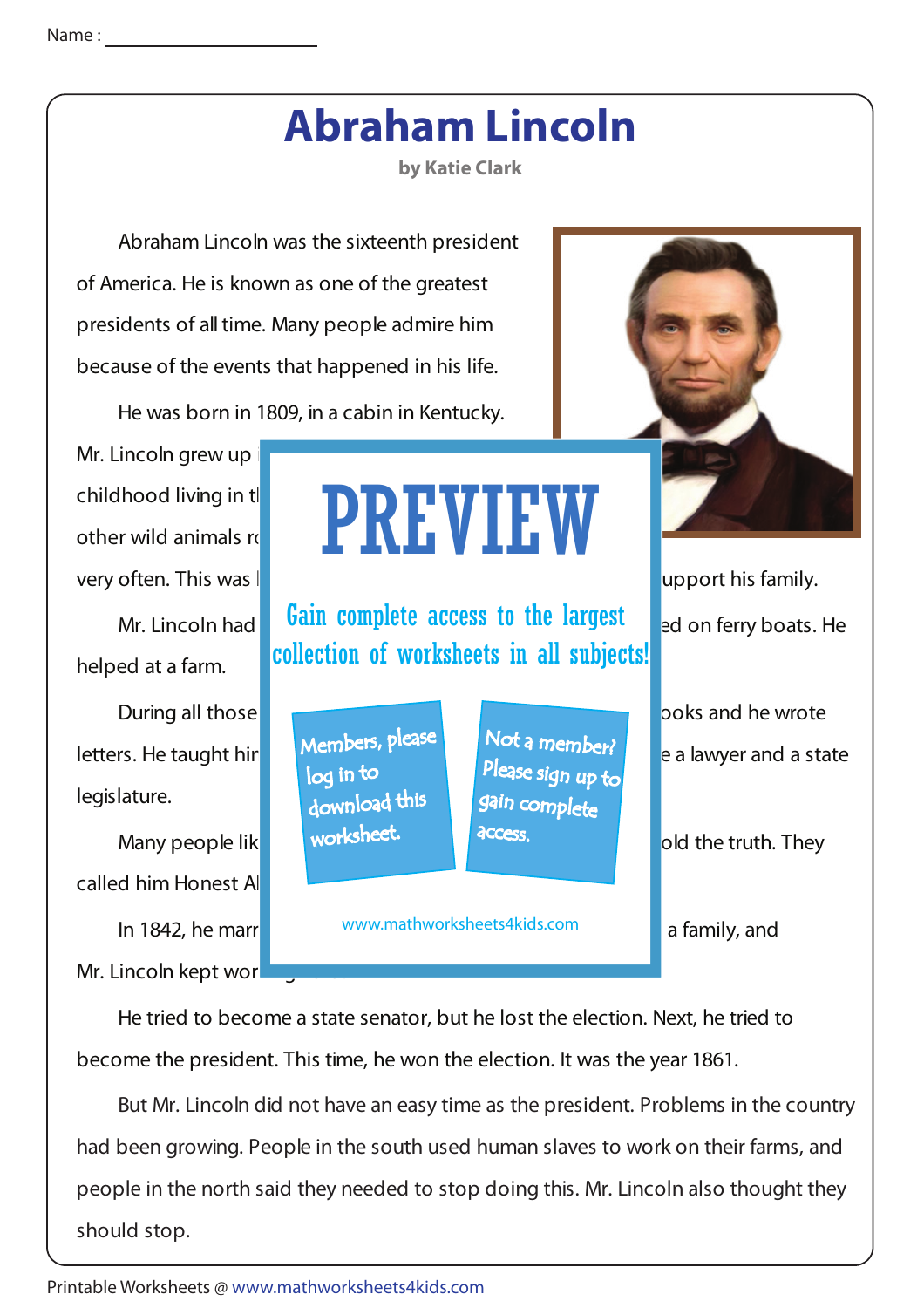The people went to war to resolve the issue. The war was called the Civil War, and it lasted for four years.

 In 1863, Mr. Lincoln gave a famous speech. It was called the Gettysburg Address. During this year he also signed the Emancipation Proclamation. This means he freed the slaves.

 The Civil War ended in April of 1865. Many people were happy about all that Mr. Lincoln had done. However, not everyone was happy. On April 14, 1865, a man

named John Wilkes Pooth smuck up on Mr. Lincoln. It had only been a few days since the and killed the presid

the country.



free. A monument we **Gain complete access to the largest** and called the Lincoln Memorial. Many peoproblection of worksheets in all subjects! hat Mr. Lincoln did for

Members, please download this worksheet. log in to

Not a member? gain complete Please sign up to **access** 

www.mathworksheets4kids.com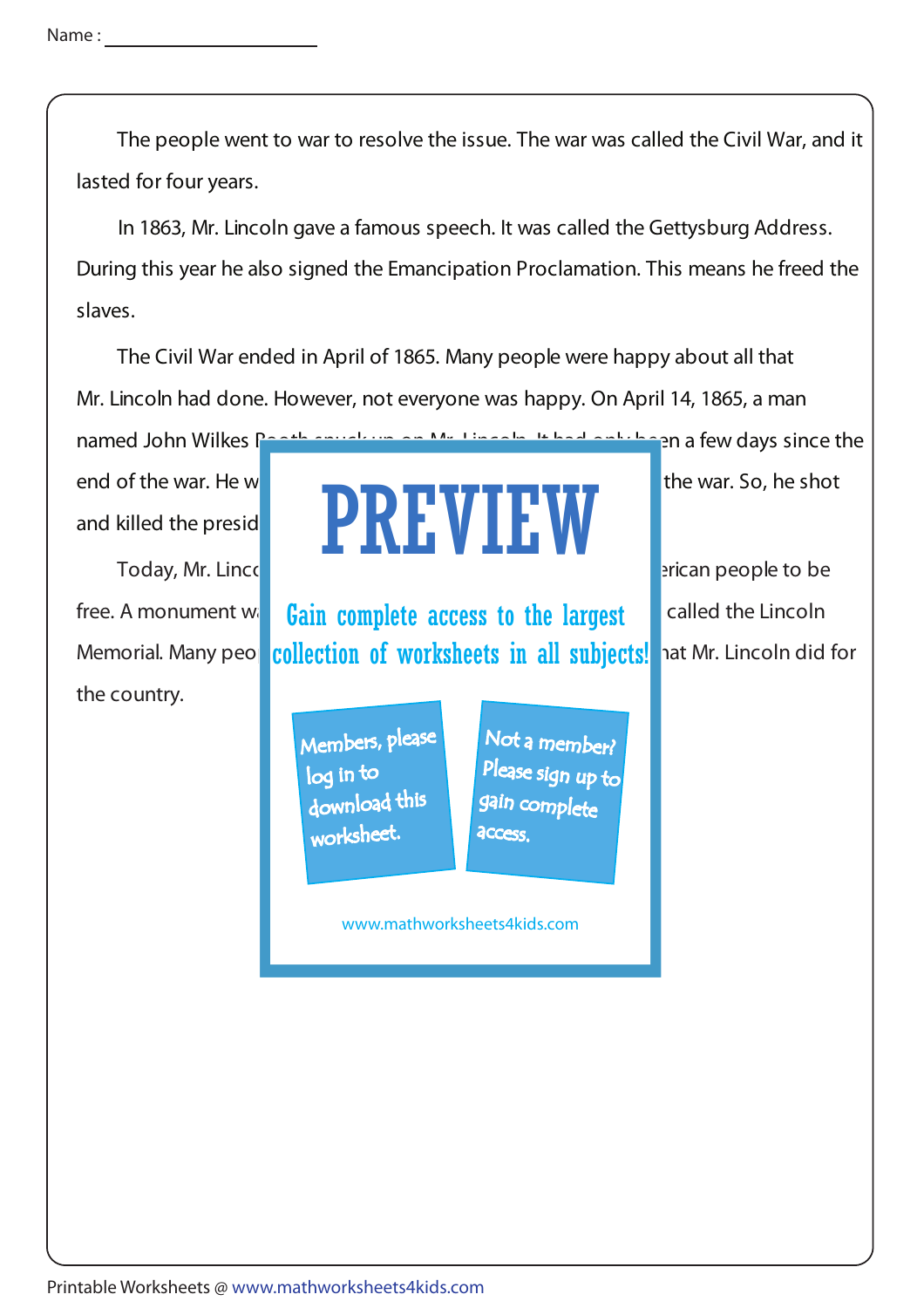

Printable Worksheets @ www.mathworksheets4kids.com